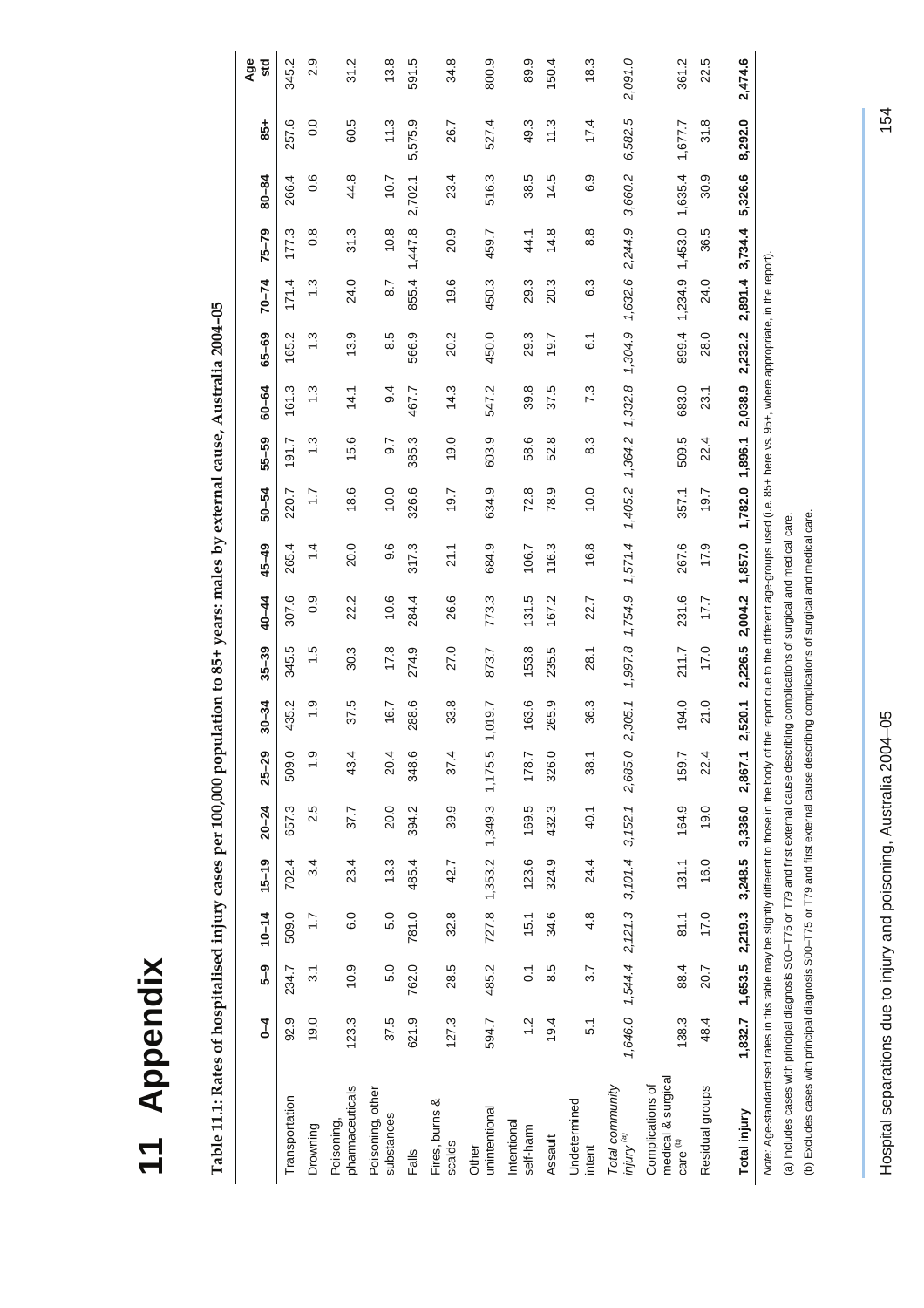| alised injury cases per 100,000 population to 85+ years: females by external cause, Australia 2004–05 |
|-------------------------------------------------------------------------------------------------------|
|                                                                                                       |
|                                                                                                       |
|                                                                                                       |
|                                                                                                       |
|                                                                                                       |
| Í                                                                                                     |
|                                                                                                       |
|                                                                                                       |
|                                                                                                       |
|                                                                                                       |
|                                                                                                       |
|                                                                                                       |
|                                                                                                       |
|                                                                                                       |
|                                                                                                       |
|                                                                                                       |
|                                                                                                       |

<span id="page-1-0"></span>

|                                                                                                                                                                                                                                                                                                | $\overline{1}$ | <u>ე</u><br>5-მ                         | $10 - 14$ | $15 - 19$                     | $20 - 24$     | $25 - 29$ | $30 - 34$                                              | $35 - 39$         | 40-44           | $45 - 49$       | $50 - 54$      | 55–59         | $60 - 64$      | 65-69         | $70 - 74$ | $75 - 79$      | $80 - 84$ | $\frac{1}{6}$     | Age<br>std   |
|------------------------------------------------------------------------------------------------------------------------------------------------------------------------------------------------------------------------------------------------------------------------------------------------|----------------|-----------------------------------------|-----------|-------------------------------|---------------|-----------|--------------------------------------------------------|-------------------|-----------------|-----------------|----------------|---------------|----------------|---------------|-----------|----------------|-----------|-------------------|--------------|
| Transportation                                                                                                                                                                                                                                                                                 | 58.9           | 154.9                                   | 200.3     | 292.8                         | 256.3         | 189.1     | 50.7                                                   | 145.8             | 123.7           | 130.0           | 124.5          | 127.7         | 112.8          | 118.3         | 148.4     | 177.8          | 215.0     | 153.6             | 160.4        |
| Drowning                                                                                                                                                                                                                                                                                       | 14.4           | 2.8                                     | 1.3       | 1.5                           | $\frac{0}{1}$ | ိ         | $\overline{0}$                                         | 0.4               | $\frac{3}{2}$   | $\overline{0}$  | $\overline{0}$ | $\frac{3}{2}$ | $\overline{0}$ | $\frac{0}{1}$ | 1.5       | $\overline{0}$ | 0.4       | $\overline{1}$ .0 | $\ddot{ }$ : |
| pharmaceuticals<br>Poisoning,                                                                                                                                                                                                                                                                  | 110.6          | 8.7                                     | 13.9      | 56.4                          | 52.9          | 42.4      | 35.3                                                   | 26.0              | 31.7            | 31.1            | 25.4           | 20.9          | 15.9           | 25.0          | 29.7      | 34.2           | 52.6      | 68.1              | 36.7         |
| Poisoning, other<br>substances                                                                                                                                                                                                                                                                 | 28.9           | $\overline{3}$ .1                       | 3.3       | 14.0                          | 14.1          | 9.6       | 7.5                                                    | $\overline{8}$ .0 | $\overline{71}$ | 7.3             | 6.6            | 6.2           | 6.5            | 10.2          | 6.4       | 10.0           | 6.4       | 10.6              | 9.3          |
| Falls                                                                                                                                                                                                                                                                                          | 499.2          | 603.6                                   | 312.7     | 124.1                         | 138.2         | 134.0     | 143.1                                                  | 161.9             | 183.5           | 242.1           | 331.8          | 486.5         | 633.1          | 900.2         | 1,407.2   | 2,568.2        | 4,710.0   | 8,615.2           | 597.4        |
| Fires, burns &<br>scalds                                                                                                                                                                                                                                                                       | 90.6           | 21.8                                    | 18.2      | 14.0                          | 16.6          | 13.5      | 13.5                                                   | 11.9              | 15.0            | 13.1            | 11.1           | 8.2           | 8.9            | 15.4          | 11.9      | 13.9           | 19.7      | 27.0              | 19.4         |
| unintentional<br>Other                                                                                                                                                                                                                                                                         | 445.5          | 319.4                                   | 296.0     | 326.9                         | 320.5         | 285.6     | 278.4                                                  | 278.5             | 274.0           | 260.9           | 276.3          | 289.0         | 285.0          | 280.9         | 331.7     | 416.0          | 558.3     | 740.3             | 316.0        |
| Intentional<br>self-harm                                                                                                                                                                                                                                                                       | 0.2            | 0.2                                     | 78.8      | 431.1                         | 284.8         | 220.4     | 215.9                                                  | 206.8             | 201.7           | 177.9           | 116.2          | 81.7          | 51.5           | 39.9          | 34.0      | 32.2           | 26.1      | 17.4              | 148.9        |
| Assault                                                                                                                                                                                                                                                                                        | 20.5           | 6.7                                     | 14.9      | 80.3                          | 106.0         | 109.5     | 116.8                                                  | 98.8              | 70.5            | 51.3            | 22.7           | 15.8          | 13.7           | 7.3           | 7.6       | 11.3           | 13.7      | 11.1              | 53.0         |
| Undetermined<br>intent                                                                                                                                                                                                                                                                         | 5.7            | $\overline{1.7}$                        | 9.5       | 57.6                          | 45.9          | 36.7      | 29.3                                                   | 27.2              | 23.8            | 23.5            | 14.4           | 11.8          | 10.0           | 7.3           | 8.9       | 8.3            | 9.8       | 7.2               | 21.7         |
| community<br><sup>(a)</sup> Anjui<br>Total                                                                                                                                                                                                                                                     |                | 1,277.0 1,124.3                         |           | 950.6 1,401.7 1,240.3 1,045.0 |               |           | 994.8                                                  | 973.3             | 936.9           | 942.4           | 934.6          | 1,059.6       | 1,151.2        | 1,423.2       | 2,009.1   | 3,300.1        | 5,644.4   | 9,697.4           | 1,372.1      |
| surgical care <sup>(b)</sup><br>Complications<br>of medical &                                                                                                                                                                                                                                  | 80.4           | 68.5                                    | 60.3      | 118.4                         | 136.9         | 771.7     | 225.0                                                  | 264.0             | 322.7           | 375.5           | 440.7          | 492.7         | 591.4          | 718.9         | 852.8     | 934.3          | 979.4     | 772.2             | 318.0        |
| Residual<br>groups                                                                                                                                                                                                                                                                             | 30.0           | 11.9                                    | 10.8      | 27.8                          | 31.3          | 26.6      | 21.6                                                   | 22.1              | 20.6            | 20.2            | 22.0           | 22.5          | 31.9           | 26.3          | 36.7      | 35.5           | 35.1      | 43.0              | 24.1         |
| Total injury                                                                                                                                                                                                                                                                                   |                | 1,387.4 1,204.7 1,021.7 1,547.9 1,408.5 |           |                               |               | 1,243.3   | 1,241.4 1,259.4 1,280.2                                |                   |                 | 1,338.1 1,397.3 |                | 1,574.8       | 1,774.4        | 2,168.3       | 2,898.6   | 4,269.8        | 6,658.8   | 10,512.5          | 1,714.2      |
| Note: Age-standardised rates in this table may be slightly different to those in the body of the report due to the different age-groups used (i.e. 85+ here vs. 95+, where appropriate, in the report).<br>(a) Includes cases with principal diagnosis S00-T75 or T79 and first external cause |                |                                         |           |                               |               |           | describing complications of surgical and medical care. |                   |                 |                 |                |               |                |               |           |                |           |                   |              |

Hospital separations due to injury and poisoning, Australia 2004–05 155 Hospital separations due to injury and poisoning, Australia 2004-05

(b) Excludes cases with principal diagnosis S00–T75 or T79 and first external cause describing complications of surgical and medical care.

(b) Excludes cases with principal diagnosis S00-T75 or T79 and first external cause describing complications of surgical and medical care.

155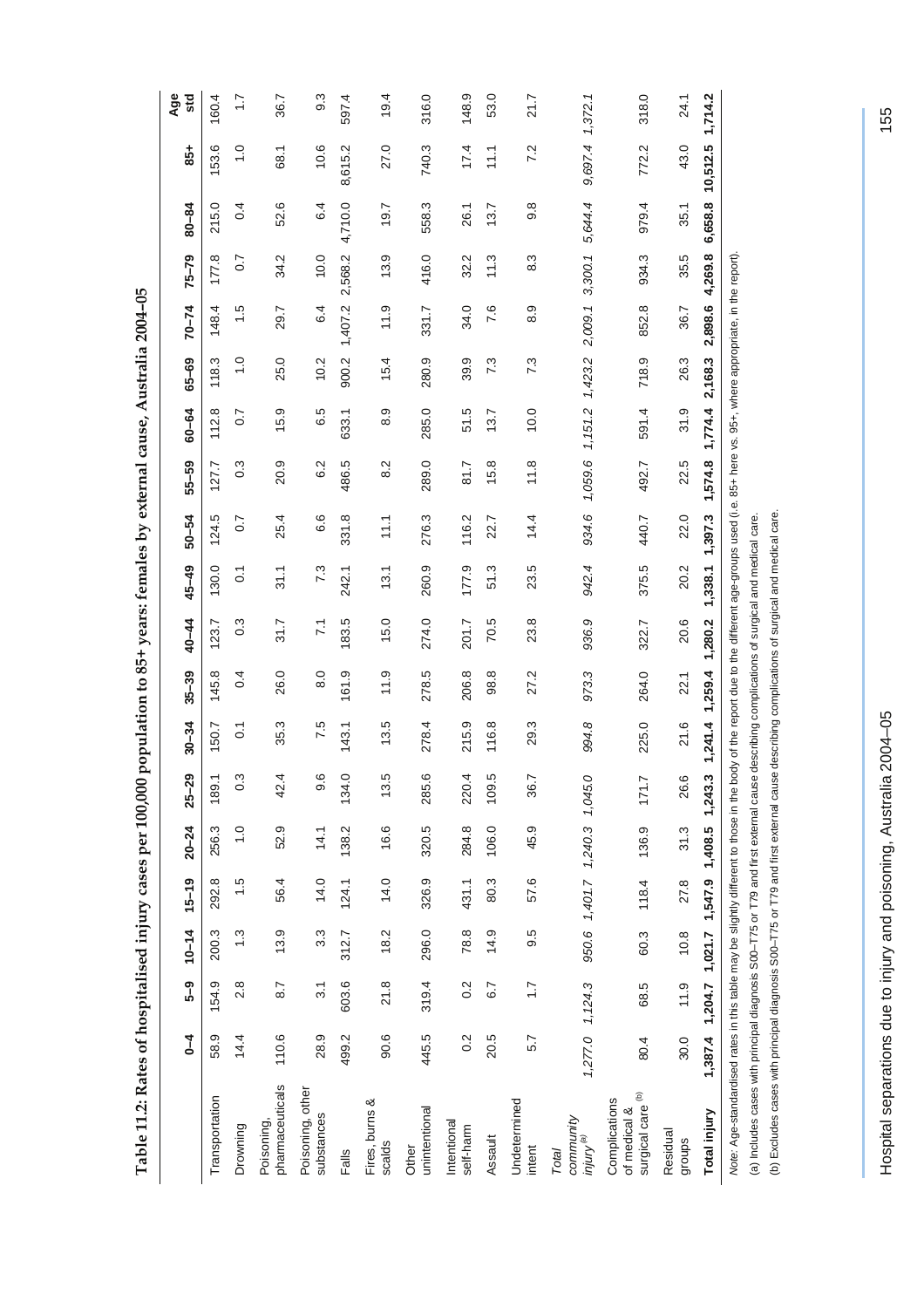<span id="page-2-0"></span>

|                                                                                                                                         | $\frac{4}{3}$  | ე<br>-ი                         | $10 - 14$ | $15 - 19$ | $20 - 24$                                       | $25 - 29$     | $30 - 34$                                                                                                    | $35 - 39$     | $40 - 44$     | 45-49            | $50 - 54$ | 55-59            | 60-64             | $65 - 69$ | $70 - 74$ | $75 - 79$        | $80 - 84$ | $\frac{1}{85}$   | Age std |
|-----------------------------------------------------------------------------------------------------------------------------------------|----------------|---------------------------------|-----------|-----------|-------------------------------------------------|---------------|--------------------------------------------------------------------------------------------------------------|---------------|---------------|------------------|-----------|------------------|-------------------|-----------|-----------|------------------|-----------|------------------|---------|
| Transportation                                                                                                                          | 76.4           | 195.8                           | 358.7     | 502.6     | 461.8                                           | 350.6         | 292.2                                                                                                        | 245.1         | 215.3         | 197.3            | 172.4     | 159.9            | 137.3             | 141.5     | 159.4     | 177.6            | 236.0     | 186.8            | 253.4   |
| Drowning                                                                                                                                | 16.8           | 2.9                             | 1.5       | 2.5       | $\frac{8}{1}$                                   | $\frac{1}{1}$ | $\frac{0}{1}$                                                                                                | $\frac{0}{1}$ | 0.6           | $0.\overline{8}$ | 1.2       | $0.\overline{8}$ | $\overline{1}$ .0 | 1.2       | 1.4       | $\overline{0}$ . | 0.5       | $\overline{0}$ . | 2.3     |
| pharmaceuticals<br>Poisoning,                                                                                                           | 117.1          | 9.8                             | 9.9       | 39.5      | 45.1                                            | 42.9          | 36.4                                                                                                         | 28.1          | 26.9          | 25.6             | 22.0      | 18.2             | 15.0              | 19.5      | 26.9      | 32.9             | 49.4      | 65.7             | 34.0    |
| Poisoning, other<br>substances                                                                                                          | 33.3           | $\frac{1}{4}$                   | 4.2       | 13.6      | 17.1                                            | 15.1          | 12.1                                                                                                         | 12.9          | $\frac{8}{8}$ | 8.4              | 8.3       | $\frac{0}{8}$    | $\overline{8}$ .0 | 9.4       | 7.5       | 10.4             | 8.2       | 10.8             | 11.6    |
| Falls                                                                                                                                   | 562.2          | 684.9                           | 553.0     | 309.2     | 269.3                                           | 242.4         | 215.5                                                                                                        | 218.1         | 233.8         | 279.5            | 329.2     | 435.6            | 549.6             | 735.4     | 1,142.9   | 2,061.0          | 3,899.2   | 7,642.9          | 608.2   |
| Fires, burns &<br>scalds                                                                                                                | 109.4          | 25.3                            | 25.7      | 28.7      | 28.5                                            | 25.6          | 23.6                                                                                                         | 19.4          | 20.8          | 17,1             | 15.3      | 13.6             | 11.7              | 17.8      | 15.6      | 17,1             | 21.2      | 26.9             | 27.2    |
| unintentional<br>Other                                                                                                                  | 522.0          | 404.5                           | 517.6     | 852.6     | 847.7                                           | 734.9         | 647.0                                                                                                        | 574.4         | 522.8         | 471.6            | 454.5     | 447.5            | 417.3             | 364.5     | 388.5     | 435.8            | 541.3     | 672.2            | 561.2   |
| Intentional<br>self-harm                                                                                                                | $\overline{0}$ | 0.2                             | 46.1      | 273.6     | 225.7                                           | 199.4         | 189.9                                                                                                        | 180.5         | 166.7         | 142.5            | 94.7      | 70.1             | 45.6              | 34.6      | 31.7      | 37.6             | 31.1      | 27.6             | 118.9   |
| Assault                                                                                                                                 | 19.9           | 7.6                             | 25.0      | 205.6     | 273.2                                           | 218.8         | 190.9                                                                                                        | 166.8         | 118.7         | 83.6             | 50.6      | 34.4             | 25.7              | 13.4      | 13.7      | 12.9             | 14.0      | 11.2             | 102.2   |
| Undetermined<br>intent                                                                                                                  | 5.4            | 2.7                             | 7.1       | 40.6      | 42.9                                            | 37.4          | 32.8                                                                                                         | 27.7          | 23.2          | 20.2             | 12.2      | 10.0             | 8.6               | 6.7       | 7.7       | 8.5              | 8.7       | 10.5             | 20.0    |
| Total community<br>$\omega$ Amului                                                                                                      |                |                                 |           |           | 1,466.3 1,339.9 1,551.3 2,272.3 2,219.9 1,873.0 |               | 1,646.4                                                                                                      | 1,482.6       | 1,344.5       | 1,255.0 1,168.6  |           | 1,212.9 1,242.8  |                   | 1,364.7   | 1,828.8   | 2,822.4          | 4,843.5   | 8,700.9          | 1,748.7 |
| Complications of<br>surgical care <sup>(b)</sup><br>medical &                                                                           | 110.1          | 78.7                            | 71.0      | 124.9     | 151.3                                           | 165.6         | 209.6                                                                                                        | 238.0         | 277.3         | 321.9            | 399.2     | 501.1            | 637.6             | 808.1     | 1,035.8   | 1,169.1          | 1,244.3   | 1,062.0          | 335.5   |
| Residual groups                                                                                                                         | 39.5           | 16.4                            | 14.0      | 21.8      | 25.0                                            | 24.5          | 21.3                                                                                                         | 19.6          | 19.2          | 19.1             | 20.8      | 22.5             | 27.5              | 27.1      | 30.6      | 36.0             | 33.4      | 39.4             | 23.4    |
| Total injury                                                                                                                            |                | 1,615.8 1,435.0 1,636.2 2,419.0 |           |           | 2,396.1                                         | 2,063.1       | 1,877.3                                                                                                      | 1,740.1       | 1,641.0       | 1,596.0          | 1,588.6   | 1,736.5 1,907.9  |                   | 2,199.9   | 2,895.2   | 4,027.4          | 6,121.1   | 9,802.3          | 2,107.6 |
| Note: Age-standardised rates in this table may be slightly different to those in the body                                               |                |                                 |           |           |                                                 |               | of the report due to the different age-groups used (i.e. 85+ here vs. 95+, where appropriate, in the report) |               |               |                  |           |                  |                   |           |           |                  |           |                  |         |
| a Includes cases with principal diagnosis S00–T75 or T79 and first external cause describing complications of surgical and medical care |                |                                 |           |           |                                                 |               |                                                                                                              |               |               |                  |           |                  |                   |           |           |                  |           |                  |         |

Table 11.3: Rates of hospitalised injury cases per 100,000 population to 85+ years: persons by external cause, Australia 2004-05 **Table 11.3: Rates of hospitalised injury cases per 100,000 population to 85+ years: persons by external cause, Australia 2004–05** 

Hospital separations due to injury and poisoning, Australia 2004–05 156 Hospital separations due to injury and poisoning, Australia 2004-05

b Excludes cases with principal diagnosis S00–T75 or T79 and first external cause describing complications of surgical and medical care

b Excludes cases with principal diagnosis S00-T75 or T79 and first external cause describing complications of surgical and medical care

156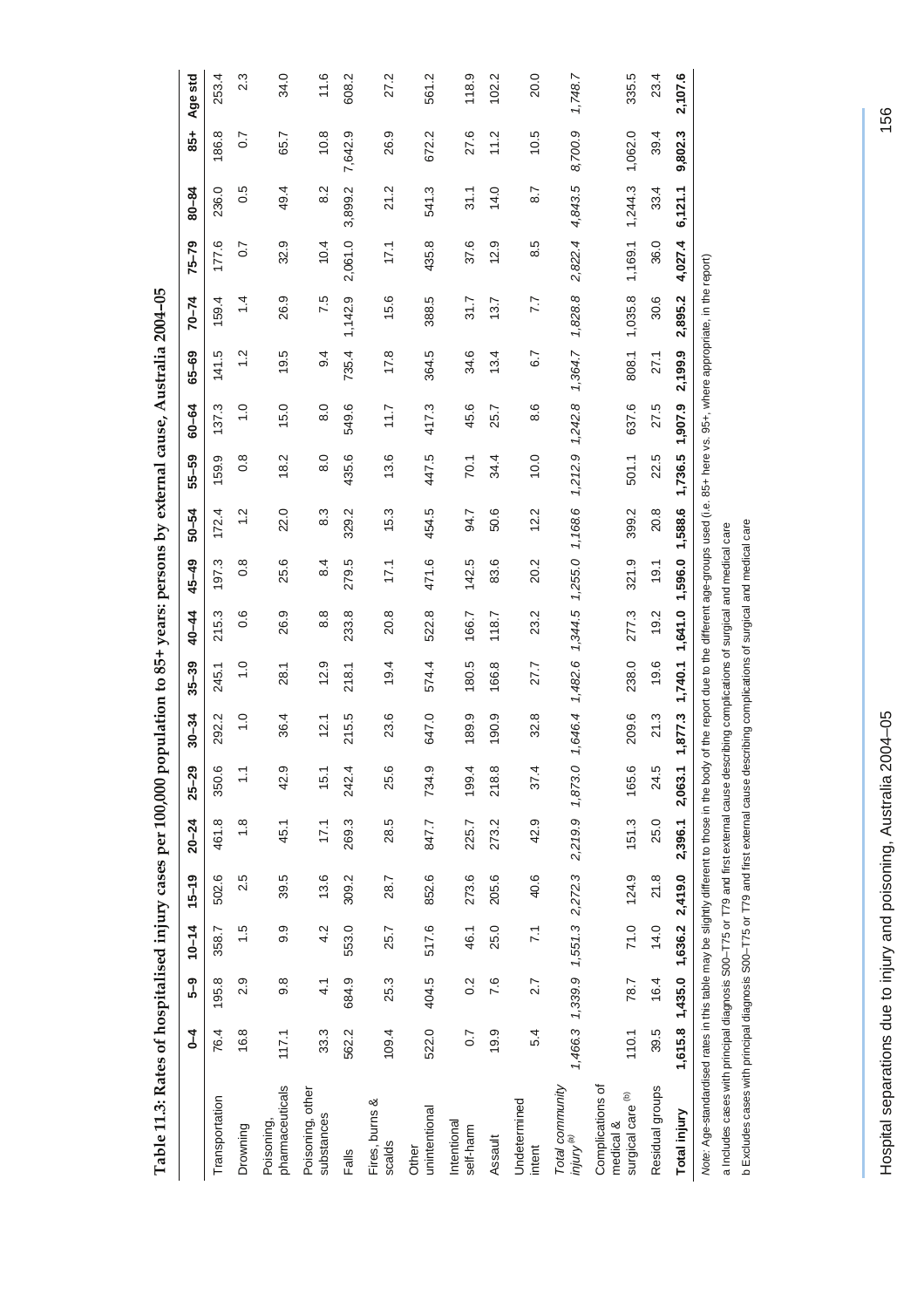## **List of tables**

| Table 1.1:  | Injury hospitalisations overview: males, females and persons, Australia           |  |
|-------------|-----------------------------------------------------------------------------------|--|
| Table 2.1:  | Key indicators for hospitalised community injury: males, females and persons,     |  |
| Table 2.2:  | Major external cause groups for community injury cases: males, females and        |  |
| Table 2.3:  | Major external cause groups for community injury cases by age, Australia          |  |
| Table 2.4:  | Place of occurrence for community injury cases: males, females and persons,       |  |
| Table 2.5:  | Activity at time of occurrence for community injury cases: males, females and     |  |
| Table 2.6:  | Principal diagnosis groups for community injury cases: males, females and         |  |
| Table 2.7:  | Principal diagnosis groups for community injury cases by age, Australia           |  |
| Table 2.8:  | Major external cause groups for high threat to life (a) community injury cases:   |  |
| Table 3.1:  | Key indicators for hospitalised unintentional transport injury: males, females    |  |
| Table 3.2:  | Mode of transport of injured person for unintentional transport injury cases:     |  |
| Table 3.3:  | Mode of transport of injured person for unintentional transport injury cases      |  |
| Table 3.4:  | Place of occurrence for unintentional transport injury cases: males, females      |  |
| Table 3.5:  | Reported activity for unintentional transport injury cases: males, females and    |  |
| Table 3.6:  | Principal diagnosis groups for transport injury cases: males, females and         |  |
| Table 3.7:  | Principal diagnosis groups for transport injury cases by age, Australia 2004-0524 |  |
| Table 3.8:  | Mode of transport of injured person by traffic type for land transport injury     |  |
| Table 3.9:  | Counterpart by the mode of transport of injured person for land transport         |  |
| Table 3.10: | Road user type by mode of transport of injured person; traffic, non-traffic and   |  |
| Table 3.11: | Key indicators for hospitalised drowning and submersion injury: males,            |  |
| Table 3.12: | First external cause for drowning injury cases: males, females and persons,       |  |
| Table 3.13: | Key indicators for hospitalised unintentional poisoning by pharmaceuticals        |  |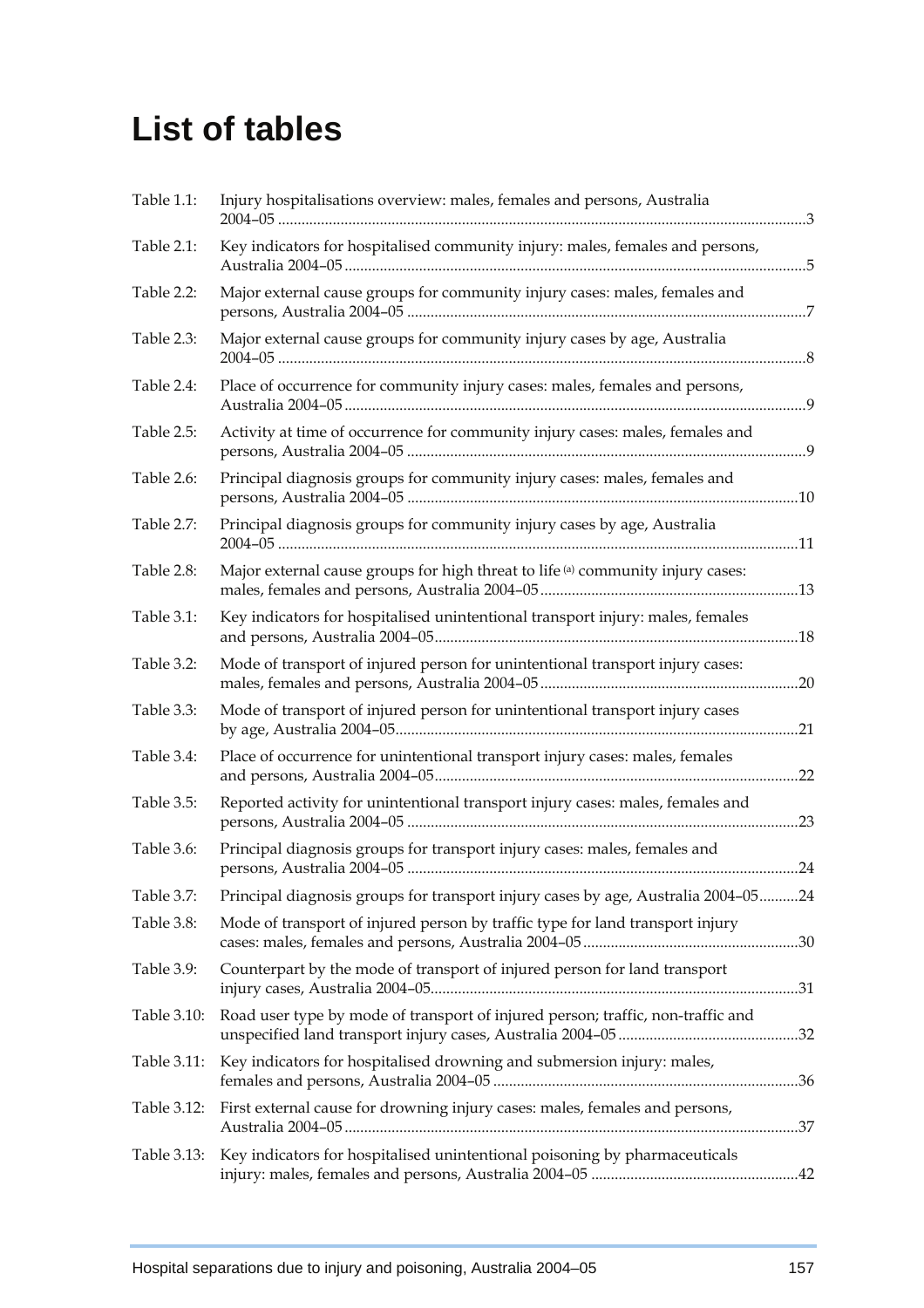| Table 3.14: | First external cause for unintentional poisoning by pharmaceuticals injury                                                                        |  |
|-------------|---------------------------------------------------------------------------------------------------------------------------------------------------|--|
| Table 3.15: | Place of occurrence for unintentional poisoning by pharmaceuticals injury                                                                         |  |
| Table 3.16: | Activity at time of occurrence for unintentional poisoning by pharmaceuticals                                                                     |  |
| Table 3.17: | Principal diagnosis for unintentional pharmaceutical poisoning cases where<br>diagnosis group was 'poisoning by drugs, medicaments and biological |  |
| Table 3.18: | Principal diagnosis for accidental pharmaceutical poisoning cases where<br>diagnosis group was 'poisoning by drugs, medicaments and biological    |  |
| Table 3.19: | Key indicators for hospitalised unintentional poisoning by other substances                                                                       |  |
| Table 3.20: | First external cause for unintentional poisoning by other substances injury                                                                       |  |
| Table 3.21: | Place of occurrence for poisoning by other substances injury cases: males,                                                                        |  |
| Table 3.22: | Activity at time of occurrence for unintentional poisoning by other substances                                                                    |  |
| Table 3.23: | Principal diagnosis for unintentional poisoning by other substances injury                                                                        |  |
| Table 3.24: | Key indicators for hospitalised falls injury: males, females and persons,                                                                         |  |
|             | Table 3.25: First external cause for fall injury cases: males, females and persons, Australia                                                     |  |
| Table 3.26: |                                                                                                                                                   |  |
| Table 3.27: | Place of occurrence for fall injury cases by age, Australia 2004-05  61                                                                           |  |
| Table 3.28: | Place of occurrence for fall injury cases: males, females and persons, Australia                                                                  |  |
|             | Table 3.29: Activity at time of occurrence for fall injury cases: males, females and persons,                                                     |  |
| Table 3.30: | Principal diagnosis groups for fall injury cases: males, females and persons,                                                                     |  |
| Table 3.31: | Principal diagnosis groups for fall injury cases by age, Australia 2004-05  66                                                                    |  |
| Table 3.32: | Key indicators for hospitalised fire, burns and scalds injury: males, females                                                                     |  |
| Table 3.33: | First external cause for fire, burns and scalds injury cases by age, Australia                                                                    |  |
| Table 3.34: | Place of occurrence for fire, burns and scalds injury cases: males, females and                                                                   |  |
| Table 3.35: | Activity at time of occurrence by external cause of fire, burns and scalds injury                                                                 |  |
| Table 3.36: | Principal diagnosis for fire, burns and scalds injury cases: males, females and                                                                   |  |
| Table 3.37: | Key indicators for hospitalised other unintentional injury: males, females and                                                                    |  |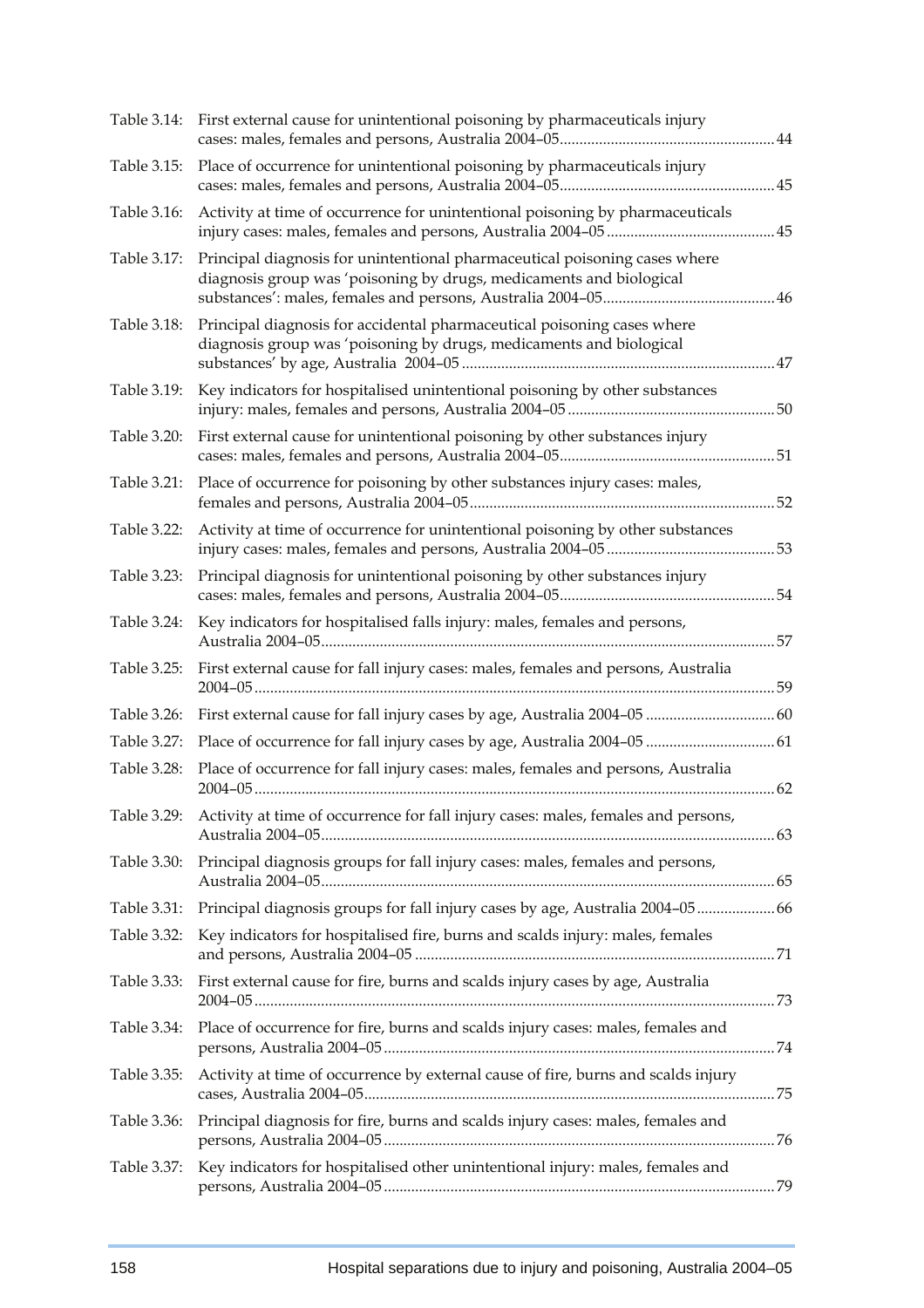|             | Table 3.38: External cause groups for other unintentional injury cases: males, females and |  |
|-------------|--------------------------------------------------------------------------------------------|--|
| Table 3.39: | Place of occurrence for other unintentional injury cases by external cause                 |  |
| Table 3.40: | Place of occurrence for other unintentional injury cases: males, females and               |  |
| Table 3.41: | Activity at time of occurrence for other unintentional injury cases by external            |  |
| Table 3.42: | Principal diagnosis groups for other unintentional injury cases: males, females            |  |
| Table 3.43: | Nature of injury diagnosis for other unintentional injury cases: males, females            |  |
| Table 3.44: | Body region affected by principal diagnosis for other unintentional injury                 |  |
| Table 4.1:  | Key indicators for hospitalised intentional self-harm injury: males, females               |  |
| Table 4.2:  | First external cause for intentional self-harm cases: males, females and                   |  |
| Table 4.3:  | Place of occurrence for intentional self-harm cases: males, females and                    |  |
| Table 4.4:  | Activity at time of occurrence for intentional self-harm cases: males, females             |  |
| Table 4.5:  | Principal diagnosis for intentional self-harm cases: males, females and                    |  |
| Table 4.6:  | Nature of injury diagnosis for intentional self-harm cases: males, females and             |  |
| Table 4.7:  | Key indicators for hospitalised assault injury: males, females and persons,                |  |
| Table 4.8:  | First external cause for assault cases: males, females and persons, Australia              |  |
| Table 4.9:  | Place of occurrence for assault cases: males, females and persons, Australia               |  |
| Table 4.10: | Activity at time of occurrence for assault cases: males, females and persons,              |  |
| Table 4.11: | Principal diagnosis for assault cases: males, females and persons, Australia               |  |
| Table 4.12: | Nature of injury for assault cases: males, females and persons, Australia 2004-            |  |
| Table 4.13: | Relationship of perpetrator to victim for assault cases: males, females and                |  |
| Table 4.14: | Key indicators for hospitalised undetermined intent injury: males, females                 |  |
| Table 4.15: | First external cause for undetermined intent cases: males, females and                     |  |
| Table 4.16: | Place of occurrence for undetermined intent cases: males, females and                      |  |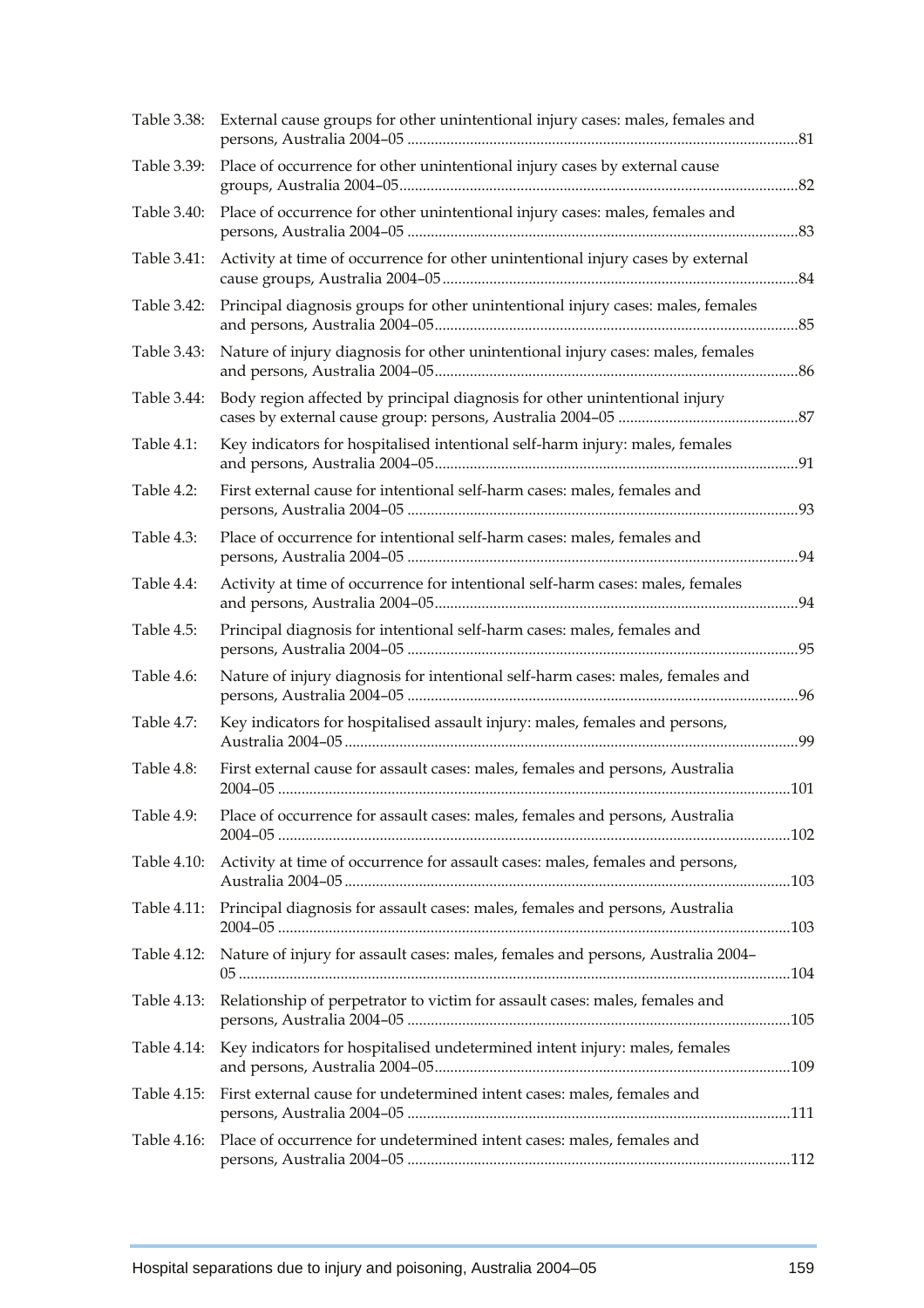| Table 4.17:   | Activity at time of occurrence for undetermined intent cases: males, females        |  |
|---------------|-------------------------------------------------------------------------------------|--|
| Table 4.18:   | Principal diagnosis for undetermined intent cases: males, females and               |  |
| Table 5.1:    | Key indicators for hospitalised work-related injury: males, females and             |  |
| Table 5.2:    | Industry type for work-related injury cases: males, females and persons,            |  |
| Table 5.3:    | Industry type for work-related injury cases by age, Australia 2004-05 118           |  |
| Table 5.4:    | Major external cause groups for work-related injury cases: males, females and       |  |
| Table 5.5:    | Major external cause groups for work-related injury cases by industry group,        |  |
| Table 5.6:    | Principal diagnosis groups for work-related injury cases by industry group,         |  |
| Table 5.7:    | Funding source for work-related injury cases by industry group, Australia           |  |
| Table 5.8:    | Mean days stay per work-related injury case by age and industry group,              |  |
| Table 6.1:    | Key indicators for hospitalised sport-related injury: males, females and            |  |
| Table 6.2:    | Types of sport engaged in when injured for sport-related injury cases: males,       |  |
| Table 6.3:    | First external cause for sport-related injury cases by age, Australia 2004-05  128  |  |
| Table 6.4:    | External cause for sport-related injury cases by sport group, Australia 2004-05 129 |  |
| Table 6.5:    | Place of occurrence for sport-related injury cases: males, females and persons,     |  |
| Table 6.6:    | Place of occurrence for sport-related injury cases by sport group, Australia        |  |
| Table $6.7$ : | Principal diagnosis groups for sport-related injury cases: males, females and       |  |
| Table 6.8:    | Principal diagnosis groups for sport-related injury cases by age, Australia         |  |
| Table 6.9:    | Body region affected by principal diagnosis for sport-related injury cases,         |  |
| Table 6.10:   | Mean days stay per sport-related injury case by sport group: males, females         |  |
| Table 7.1:    | Key indicators for hospitalised complications of surgical and medical care,         |  |
| Table 7.2:    | Major external cause groups for complications of surgical and medical care          |  |
| Table 7.3:    | External cause code categories for complications of surgical and medical care       |  |
| Table 7.4:    | First external cause codes for complications of surgical and medical care cases     |  |
| Table 7.5:    | Place of occurrence for complications of surgical and medical care cases:           |  |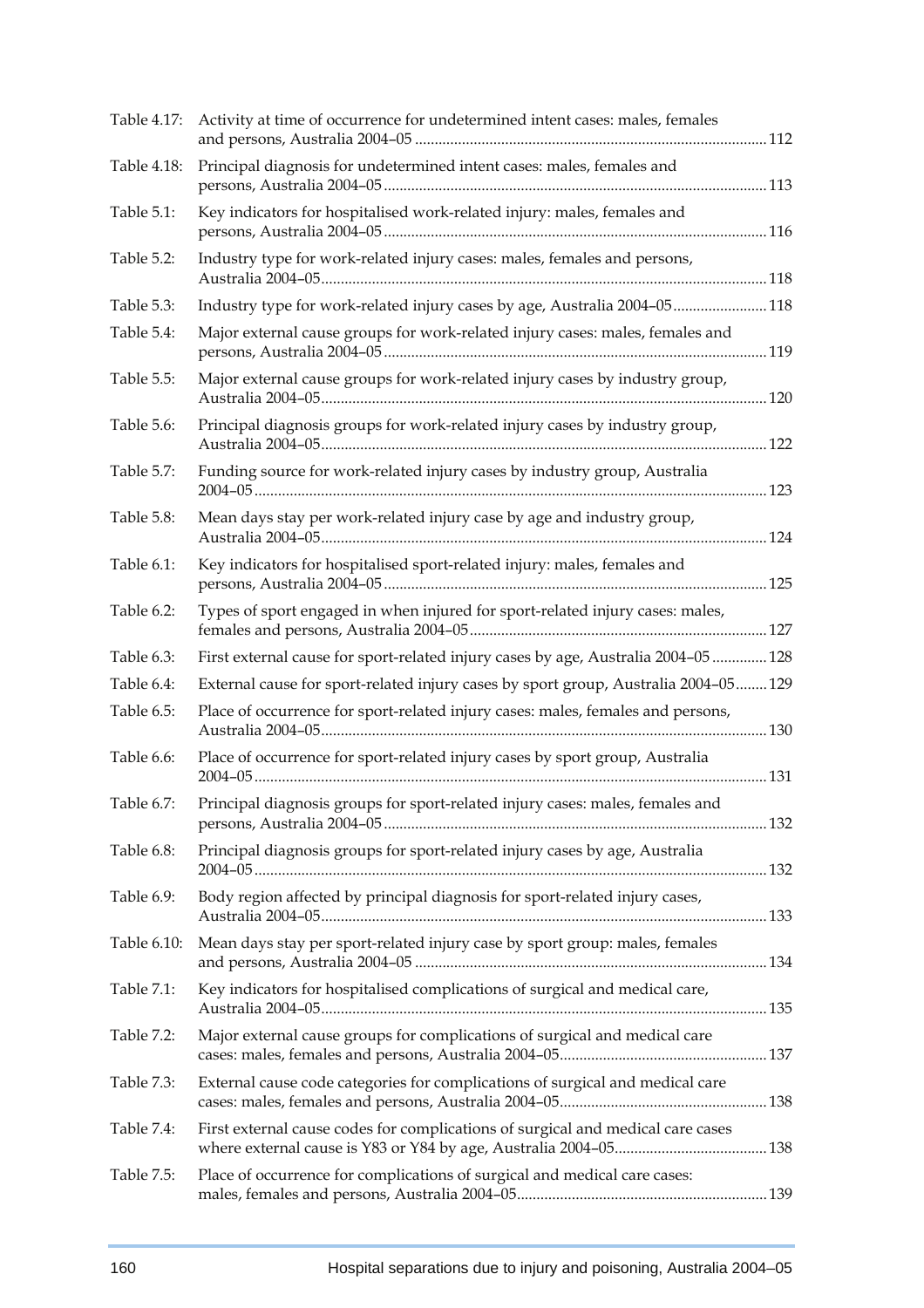| Table 7.6:  | Activity at time of occurrence for complications of surgical and medical care               |  |
|-------------|---------------------------------------------------------------------------------------------|--|
| Table 7.7:  | Principal diagnosis groups for complications of surgical and medical care                   |  |
| Table 8.1:  | Principal diagnoses for cases coded to T78, T89 or T90-T98: males, females                  |  |
| Table 8.2:  | Major external cause groups for cases coded to T78, T89 or T90-T98: males,                  |  |
| Table 9.1:  | Selection criteria for hospitalised cases (a) due to injury and poisoning,                  |  |
| Table 11.1: | Rates of hospitalised injury cases per 100,000 population to 85+ years: males               |  |
|             | Table 11.2: Rates of hospitalised injury cases per 100,000 population to 85+ years: females |  |
|             | Table 11.3: Rates of hospitalised injury cases per 100,000 population to 85+ years: persons |  |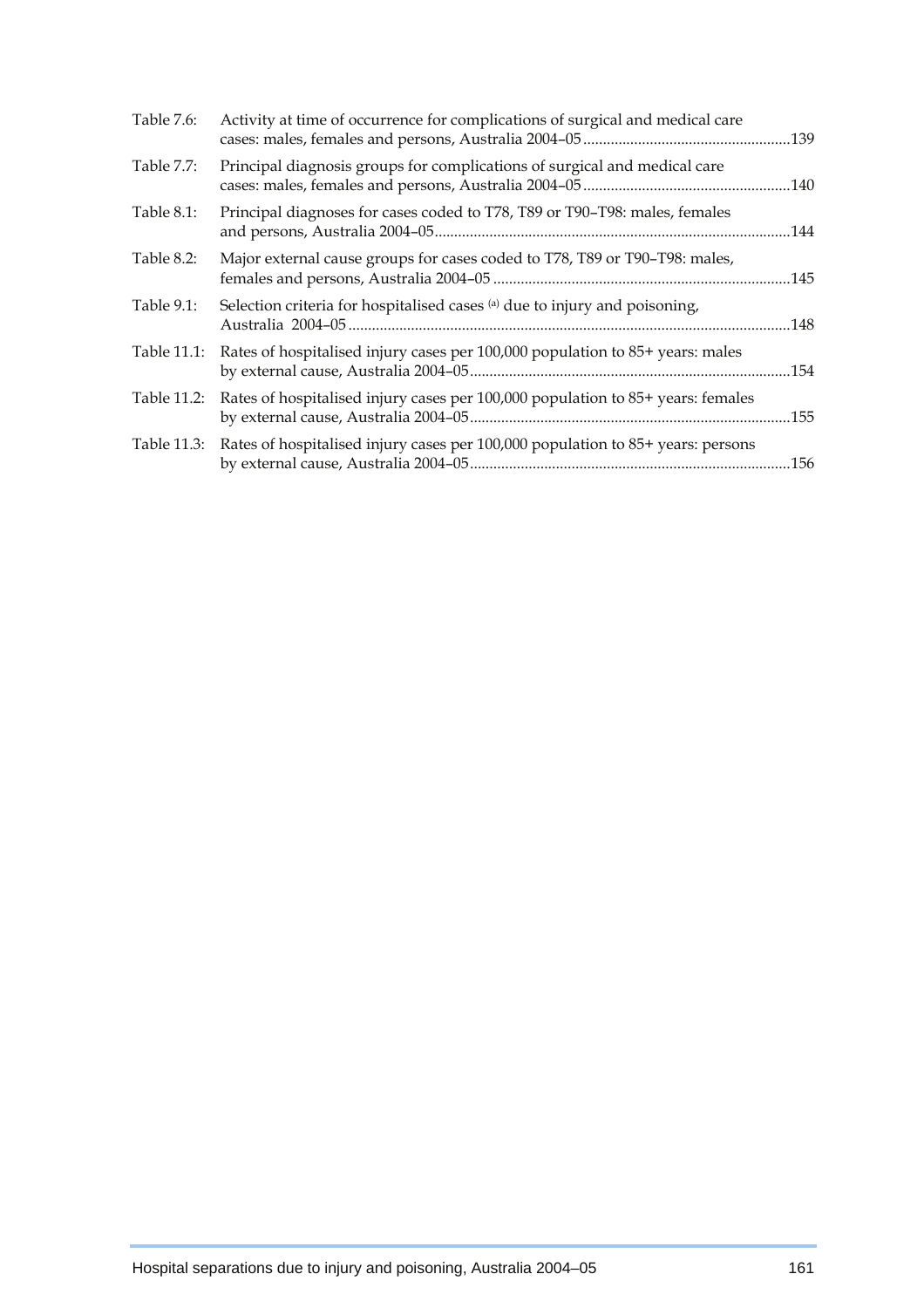## **List of figures**

| Figure 2.1: | Age-specific rates (±95% CI) of community injury cases: males and females,                                                                                     |     |
|-------------|----------------------------------------------------------------------------------------------------------------------------------------------------------------|-----|
| Figure 2.2: | Body region affected by principal diagnosis for community injury cases by                                                                                      |     |
| Figure 2.3: | Mean length of stay per case for community injuries: males and females by                                                                                      |     |
| Figure 2.4: | Mean length of stay per case for community injuries by major external cause                                                                                    |     |
| Figure 2.5: | Age-standardised rates (± 95% CI) for community injury cases: males and                                                                                        |     |
| Figure 2.6: | Age-standardised rates (± 95% CI) for community injury cases: males and                                                                                        |     |
| Figure 3.1: | Age-specific rates (± 95% CI) for transport injury cases: males and females,                                                                                   |     |
| Figure 3.2: | Body region affected by principal diagnosis for transport injury cases by mode                                                                                 |     |
| Figure 3.3: | Mean length of stay per case for transport injuries: males and females by age,                                                                                 | .26 |
| Figure 3.4: | Mean length of stay per case for transport injuries: males and females by                                                                                      |     |
| Figure 3.5: | Age-standardised rates (± 95% CI) for transport injury cases: males and                                                                                        | .28 |
| Figure 3.6: | Age-standardised rates (± 95% CI) for transport injury cases: males and                                                                                        |     |
| Figure 3.7: | Land transport traffic injury cases: age-specific rates for selected road user                                                                                 | 34  |
| Figure 3.8: | Land transport non-traffic injury cases: age-specific rates for selected road                                                                                  | .34 |
| Figure 3.9: | Land transport injury cases: mean length of stay per case for selected road                                                                                    | .35 |
|             | Figure 3.10: Age-specific rates (± 95% CI) for accidental drowning and submersion injury                                                                       |     |
|             | Figure 3.11: Drowning and submersion injury cases: external cause by age, Australia                                                                            |     |
|             | Figure 3.12: Mean length of stay per case for drowning and submersion injuries; males and                                                                      |     |
|             | Figure 3.13: Age-standardised rates (± 95% CI) for drowning and submersion injury cases:                                                                       |     |
|             | Figure 3.14: Age-standardised rates (±95% CI) for drowning and submersion injury cases:<br>persons by remoteness of usual residence (ASGC regions), 2004-05 41 |     |
|             | Figure 3.15: Age-specific rates $(\pm 95\%$ CI) for unintentional poisoning by pharmaceuticals                                                                 |     |
|             | Figure 3.16: Age-specific rates for unintentional poisoning by selected pharmaceuticals                                                                        |     |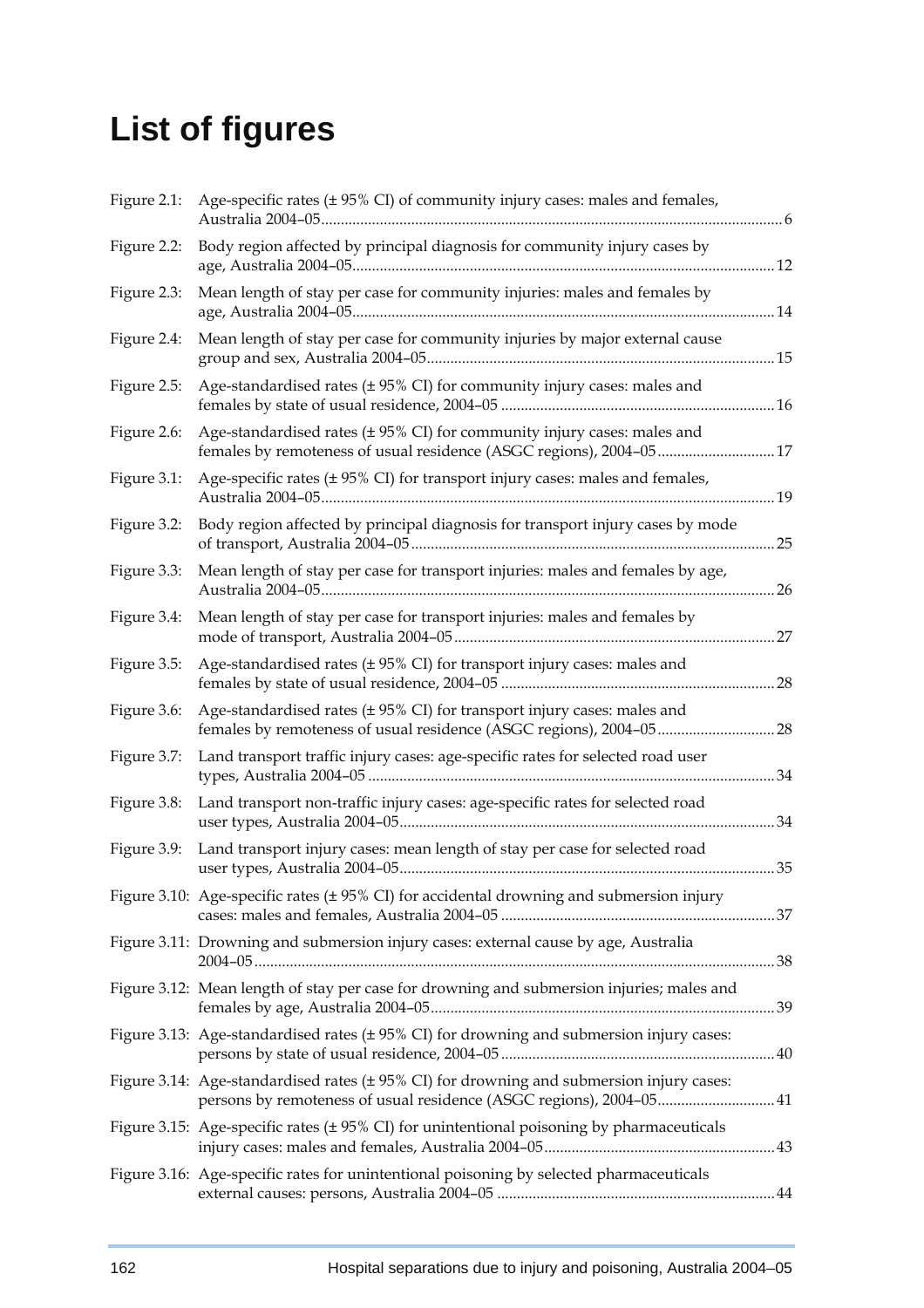| Figure 3.17: Mean length of stay per case for poisoning by pharmaceuticals injuries: males                                                                               | .48 |
|--------------------------------------------------------------------------------------------------------------------------------------------------------------------------|-----|
| Figure 3.18: Age-standardised rates (±95% CI) for unintentional poisoning by<br>pharmaceuticals injury cases: males and females by state of usual residence,             | .49 |
| Figure 3.19: Age-standardised rates (±95% CI) for unintentional poisoning by<br>pharmaceuticals injury cases: males and females by remoteness of usual                   | .49 |
| Figure 3.20: Age-specific rates (±95% CI) for unintentional poisoning by other substances                                                                                |     |
| Figure 3.21: Mean length of stay per case for unintentional poisoning by other substances                                                                                | 55  |
| Figure 3.22: Age-standardised rates (±95% CI) for unintentional poisoning by other<br>substances injury cases: males and females by state of usual residence,            | .56 |
| Figure 3.23: Age-standardised rates (± 95% CI) for poisoning by other substances injury<br>cases: males and females by remoteness of usual residence (ASGC regions),     | .56 |
| Figure 3.24: Age-specific rates (± 95% CI) for fall injury cases: males and females, Australia                                                                           | 58  |
| Figure 3.25: Industry type for fall injury cases where activity was coded 'while working for                                                                             |     |
| Figure 3.26: Body region affected by principal diagnosis for fall injury cases: males and                                                                                |     |
| Figure 3.27: Body region affected by principal diagnosis for fall injury cases by age:                                                                                   | .67 |
| Figure 3.28: Mean length of stay per case for fall-related injuries: males and females by                                                                                |     |
| Figure 3.29: Age-standardised rates (± 95% CI) for fall injury cases: males and females by                                                                               | 69  |
| Figure 3.30: Age-standardised rates (± 95% CI) for fall injury cases: males and females by                                                                               |     |
| Figure 3.31: Age-standardised rates (± 95% CI) for fall injury cases: remoteness of usual                                                                                |     |
| Figure 3.32: Age-specific rates (± 95% CI) for fire, burns and scalds injury cases: males and                                                                            |     |
| Figure 3.33: Mean length of stay per case for fire, burns and scalds injuries; males and                                                                                 |     |
| Figure 3.34: Age-standardised rates (± 95% CI) for fire, burns and scalds injury cases:                                                                                  |     |
| Figure 3.35: Age-standardised rates (± 95% CI) for fire, burns and scalds injury cases:<br>males and females by remoteness of usual residence (ASGC regions), 2004-05 78 |     |
| Figure 3.36: Age-specific rates $(\pm 95\% \text{ CI})$ for other unintentional injury cases: males and                                                                  |     |
| Figure 3.37: Age-specific rates for selected other unintentional injury cases: persons,                                                                                  |     |
| Figure 3.38: Mean length of stay per case for other unintentional injuries: males and                                                                                    |     |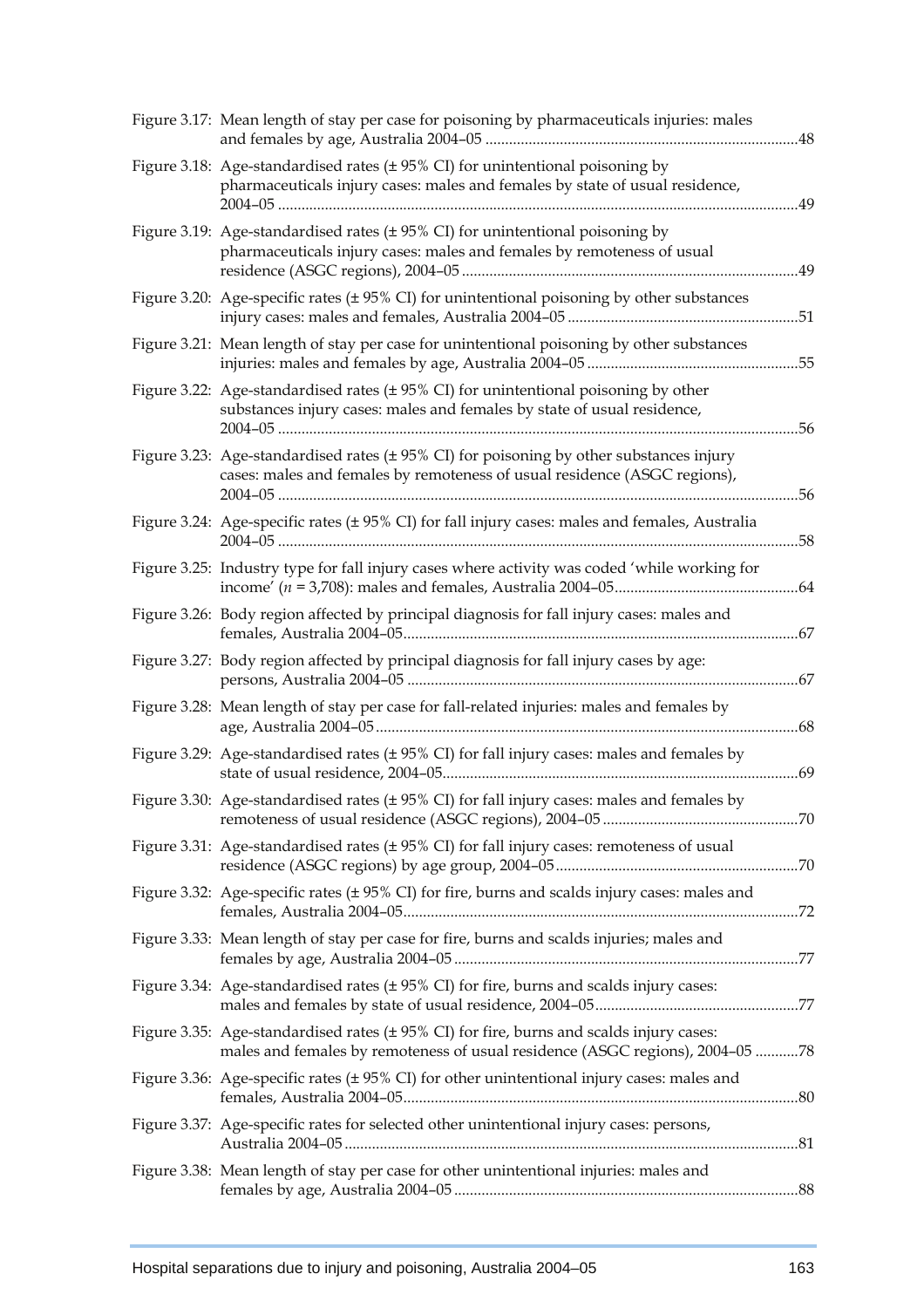|             | Figure 3.39: Mean length of stay per case for other unintentional injuries: males and                                                                                       |  |
|-------------|-----------------------------------------------------------------------------------------------------------------------------------------------------------------------------|--|
|             | Figure 3.40: Age-standardised rates $(± 95% CI)$ for other unintentional injury cases: males                                                                                |  |
|             | Figure 3.41: Age-standardised rates ( $\pm$ 95% CI) for other unintentional injury cases: males<br>and females by remoteness of usual residence (ASGC regions), 2004-05  90 |  |
| Figure 4.1: | Age-specific rates $(\pm 95\%$ CI) for intentional self-harm injury cases: males and                                                                                        |  |
| Figure 4.2: | Mean length of stay per case for intentional self-harm injuries; males and                                                                                                  |  |
| Figure 4.3: | Age-standardised rates (±95% CI) for intentional self-harm cases: males and                                                                                                 |  |
| Figure 4.4: | Age-standardised rates (± 95% CI) for intentional self-harm cases: males and                                                                                                |  |
| Figure 4.5: | Age-specific rates (± 95% CI) for assault cases: males and females, Australia                                                                                               |  |
| Figure 4.6: | Proportion of external cause types for assault cases by age, Australia 2004-05  100                                                                                         |  |
| Figure 4.7: | Mean length of stay per case for assault injuries: males and females by age,                                                                                                |  |
| Figure 4.8: | Age-standardised rates (±95% CI) for assault cases by state of usual residence:                                                                                             |  |
| Figure 4.9: | Age-standardised rates (±95% CI) for assault cases: males and females by                                                                                                    |  |
|             | Figure 4.10: Age-specific rates (± 95% CI) for undetermined intent cases: males and                                                                                         |  |
|             | Figure 4.11: Mean length of stay (± SE) for undetermined intent cases: males and females                                                                                    |  |
|             | Figure 4.12: Age-standardised rates (±95% CI) for undetermined intent cases: males and                                                                                      |  |
|             | Figure 4.13: Age-standardised rates (±95% CI) for undetermined intent cases: males and<br>females by remoteness of usual residence (ASGC regions), 2004-05 115              |  |
| Figure 5.1: | Age-specific rates (± 95% CI) for work-related injury cases: males and females,                                                                                             |  |
| Figure 5.2: | External cause groups for work-related 'other unintentional injury' cases for                                                                                               |  |
| Figure 6.1: | Age-specific rates (± 95% CI) for sport-related injury cases: males and females,                                                                                            |  |
| Figure 7.1: | Age-specific rates (± 95% CI) of complications of surgical and medical care                                                                                                 |  |
| Figure 7.2: | Age-specific rates of complications of surgical and medical care cases for                                                                                                  |  |
| Figure 7.3: | Mean length of stay per case for complications of surgical and medical care:                                                                                                |  |
| Figure 8.1: | Age-specific rates (± 95% CI) of cases coded to T78, T89 or T90-T98: males and                                                                                              |  |